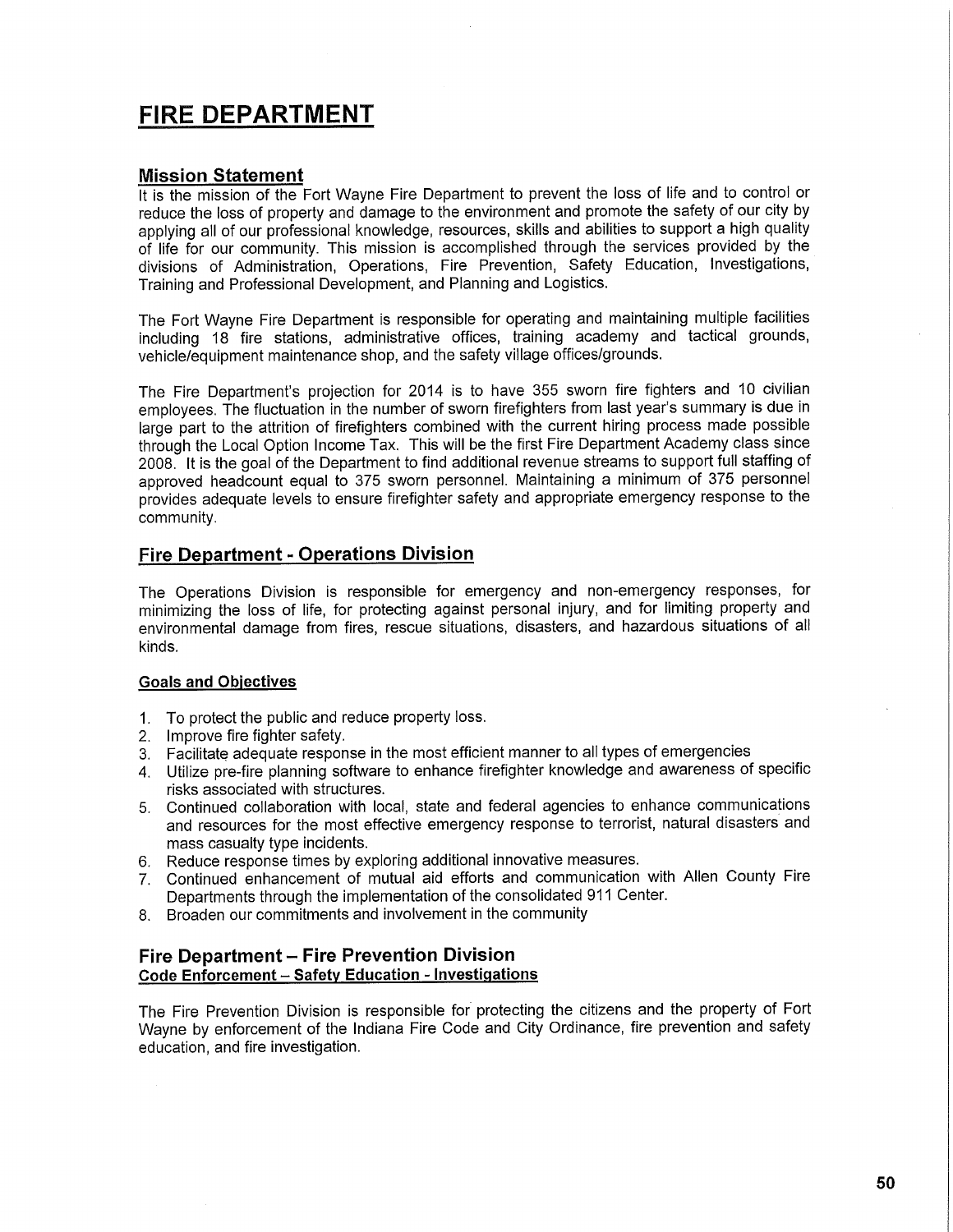#### **Goals and Objectives**

- 1. Improve public awareness of fire safety.
- 2. Continue to offer and improve fire/life safety programs throughout the school system.
- 3. Determine the origin and cause of fires in a systematic and analytical manner.
- 4. Explore a fair and equitable fee schedule for providing training to private 'for profit' industry.
- 5. Offer code enforcement related trainings and seminars at Public Safety Academy to stay current with prevention trends and promote partnerships with regional partners.
- 6. Continue to utilize Firehouse Inspection software module and other software/hardware tools to improve efficiencies and increase productivity.

# **Fire Department - Training and Professional Development Division**

The responsibility of the Training Division is to provide current information and training on technological advancements, hazards and new challenges facing the fire service, as well as teach the basic techniques of fire suppression.

#### **Goals and Objectives**

- 1. To provide training in the areas of fire suppression, emergency medical technician training, hazardous material handling and basic rescue to recruits.
- 2. Continue to develop monthly lesson evolutions for Operations Division.
- 3. Establish and maintain promotional assessment centers for the ranks of Lieutenant, Captain and Battalion Chief.
- 4. Establish career paths and mentoring programs for officer positions.
- 5. To increase the amount and quality of supervisory training and development including the expansion of the Command Training Center.
- 6. Contribute to the growth of educational opportunities for Northeast Indiana by working closely with the District 3 Training Council.
- 7. Explore progressive means of delivering educational instruction to field personnel without impacting emergency response time.

# **Fire Department - Planning and Logistics Division**

The Logistics Division plays a vital role in insuring the safety and dependability of equipment, buildings, and supplies within the Fire Department.

#### **Goals and Objectives**

- 1. Provide top service and maintenance to all equipment and departmental buildings.
- 2. Provide an efficient system for the requesting and distribution of departmental supplies.
- 3. Provide preventative maintenance schedules to maximize life span of stations and equipment.

# **Fire Statistics**

|                                            | 2005          | 2006          | 2007          | 2008          | 2009          | 2010          | 2011          | 2012           | 2013<br>Annualized |
|--------------------------------------------|---------------|---------------|---------------|---------------|---------------|---------------|---------------|----------------|--------------------|
| <b>EMS Runs</b><br><b>Fire Rescue Runs</b> | 6474<br>10157 | 6717<br>10269 | 6839<br>11371 | 7142<br>14127 | 6581<br>12113 | 6627<br>12574 | 6794<br>11771 | 7025.<br>13285 | 6744<br>11148      |
| Total                                      | 16631         | 16986         | 18210         | 21269         | 18694         | 19201         | 18565         | 20310          | 17892              |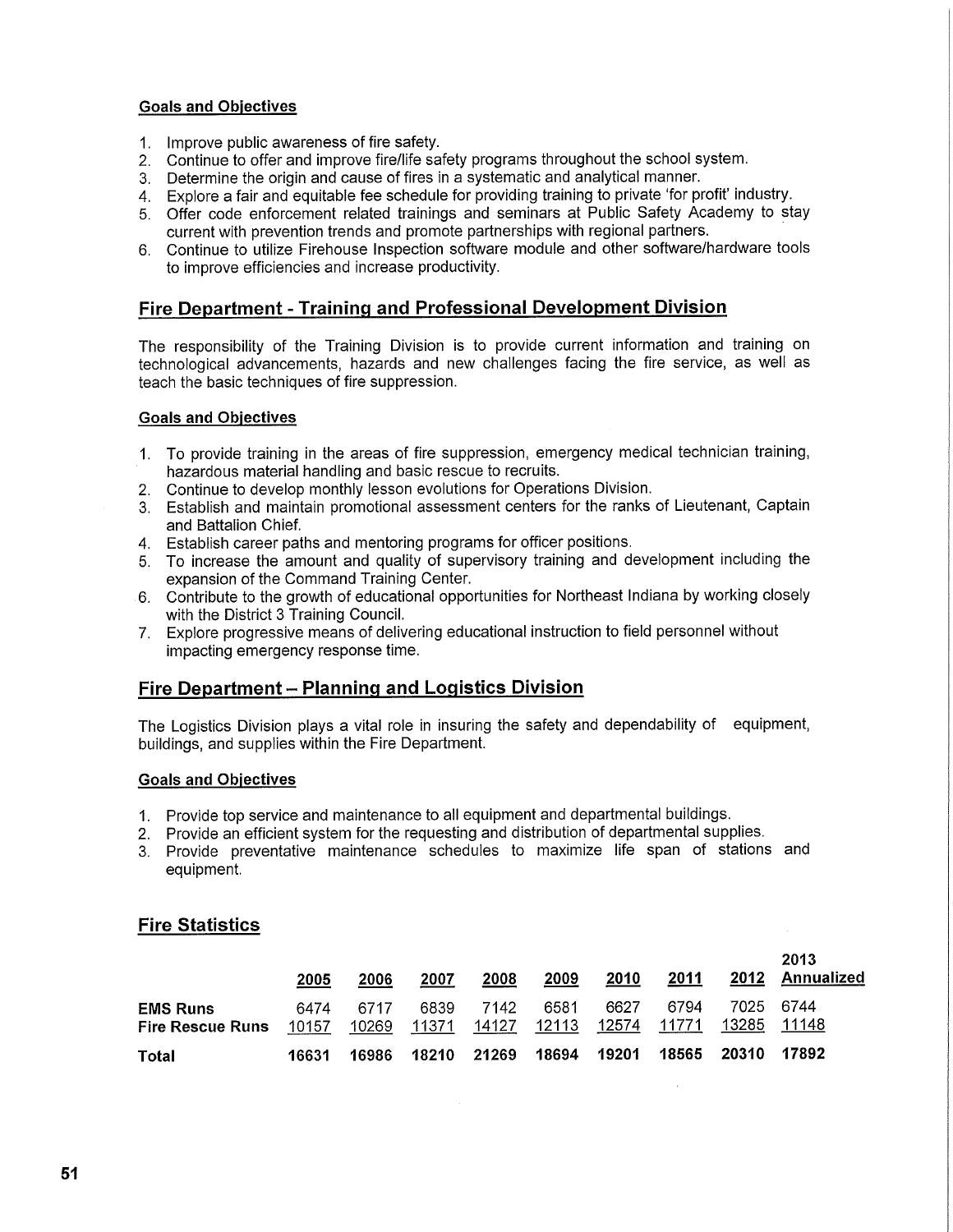#### FIRE Dept #0015 2014 BUDGET COMPARISON

|                                     | 2012<br><b>ACTUAL</b> | 2013<br><b>ACTUAL</b><br><b>THRU</b><br>30-Jun-2013 | 2013 REVISED<br><b>BUDGET</b> | 2014<br><b>SUBMITTED</b> | \$ INCREASE<br>(DECREASE)<br><b>FROM 2013</b><br><b>REVISED</b> | % CHANGE<br><b>FROM 2013</b><br><b>REV TO 2014</b> |
|-------------------------------------|-----------------------|-----------------------------------------------------|-------------------------------|--------------------------|-----------------------------------------------------------------|----------------------------------------------------|
| 5111 TOTAL WAGES                    | 21,697,404            |                                                     | 21,892,982                    | 21,547,477               |                                                                 | $-1.58%$                                           |
| 5131 PERF - EMPLOYERS SHARE         | 49,749                |                                                     | 55,056                        | 66,804                   | 11,748                                                          |                                                    |
| 5132 FICA                           | 310,688               |                                                     | 323,552                       | 333,297                  | 9,745                                                           |                                                    |
| 5133 SAFETY OFFICERS PENS-EMPLYR SH | 4,300,388             |                                                     | 4,532,831                     | 4,696,842                | 164,011                                                         |                                                    |
| 5134 LIFE MEDICAL & HEALTH INSURAN  | 4,425,000             |                                                     | 4,425,000                     | 4,366,000                | (59,000)                                                        |                                                    |
| 5135 EMPLOYEE MEDICAL EXPENSES      | 165,943               |                                                     | 208,586                       | 173,946                  | (34.640)                                                        |                                                    |
| 5136 UNEMPLOYMENT COMPENSATION      | 18,466                |                                                     | 18,659                        | 19456                    | 797                                                             |                                                    |
| 5137 WORKERS COMP INSURANCE         | 368                   |                                                     | 309                           | 309                      |                                                                 |                                                    |
| 5138 CLOTHING ALLOWANCE             | 470,475               |                                                     | 465,750                       | 470,475                  | 4,725                                                           |                                                    |
| 513A PERF - EMPLOYEES/PD BY CITY    | 14,925                |                                                     | 16,516                        | 15,557                   | (959)                                                           |                                                    |
| 513H HURT ON DUTY                   | 340,237               |                                                     | 240,000                       | 240,000                  |                                                                 |                                                    |
| 513R RETIREES HEALTH INSURANCE      | 921,000               |                                                     | 1,121,000                     | 991,200                  | (129, 800)                                                      |                                                    |
| 513T TRAINEE INSURANCE              |                       |                                                     |                               | 177,000                  | 177,000                                                         |                                                    |
| <b>Total 5100</b>                   | \$32,714,643          | \$16,818,175                                        | \$33,300,241                  | \$33,098,363             | (\$201, 878)                                                    | $-0.61%$                                           |
| 5212 STATIONERY & PRINTED FORMS     | 1,170                 |                                                     | 2,618                         | 1,828                    | (790)                                                           |                                                    |
| 5213 COMPUTER SUPPLIES              | 11,748                |                                                     | 11,170                        | 11,170                   |                                                                 |                                                    |
| 5219 OTHER OFFICE SUPPLIES          | 11,942                |                                                     | 9,275                         | 9,275                    |                                                                 |                                                    |
| 5231 GASOLINE                       | 98,436                |                                                     | 99,706                        | 99,696                   | (10)                                                            |                                                    |
| 5232 DIESEL FUEL / FUEL OIL         | 179,785               |                                                     | 135,355                       | 135,360                  | 5                                                               |                                                    |
| 5233 OIL                            | 437                   |                                                     | 300                           | 300                      |                                                                 |                                                    |
| 5239 OTHER GARAGE & MOTOR SUPPLIES  | 2,467                 |                                                     | 5,400                         | 5,400                    |                                                                 |                                                    |
| 5241 MEDICAL & SURGICAL SUPPLIES    | 32,995                |                                                     | 14,409                        | 9,636                    | (4, 773)                                                        |                                                    |
| 5245 LANDSCAPE & GRNHOUSE SUPPLIES  | 568                   |                                                     | 1,500                         | 4,000                    | 2,500                                                           |                                                    |
| 5246 HOUSEHOLD & CLEANING SUPPLIES  | 26,092                |                                                     | 27,941                        | 32,741                   | 4,800                                                           |                                                    |
| 5247 INSTRUCTIONAL SUPPLIES         | 3,293                 |                                                     | 6,050                         | 7,950                    | 1,900                                                           |                                                    |
| 5261 BLDG REPAIR & MAINT MATERIALS  | 38,506                |                                                     | 33,792                        | 33,792                   |                                                                 |                                                    |
| 5262 VEHICLE REPAIR PARTS           | 253                   |                                                     | 1,675                         | 1,675                    |                                                                 |                                                    |
| 5263 OTHER EQUIPMENT REPAIR PARTS   | 28,690                |                                                     | 34,404                        | 41,249                   | 6,845                                                           |                                                    |
| 5299 OTHER MATERIALS & SUPPLIES     | 27,952                |                                                     | 80,368                        | 136,817                  | 56,450                                                          |                                                    |
| 529C BUNKER GEAR/UNIFORMS           | 96,373                |                                                     | 111,961                       | 173,865                  | 61,904                                                          |                                                    |
| 52MB SUPPLIES/MERIT BOARD           | 137                   |                                                     | 2,150                         | 11,035                   | 8,885                                                           |                                                    |
| <b>Total 5200</b>                   | \$560,843             | \$225,776                                           | \$578,073                     | \$715,789                | \$137,716                                                       | 23.82%                                             |
| 5314 CONSULTANT SERVICES            | 6,914                 |                                                     |                               | $\overline{\phantom{a}}$ |                                                                 |                                                    |
| 5315 APPRAISALS & INSPECTIONS       | 12,339                |                                                     | 15,970                        | 15,970                   |                                                                 |                                                    |
| 5317 INSTRUCTIONAL SERVICES         | 1,289                 |                                                     | 13,225                        | 6,000                    | (7, 225)                                                        |                                                    |
| 531K SEMINAR FEES                   | 15,668                |                                                     | 33,910                        | 33,910                   |                                                                 |                                                    |
| 5322 POSTAGE                        | 1,359                 |                                                     | 825                           | 825                      |                                                                 |                                                    |
| 5324 TRAVEL EXPENSES                | 13,856                |                                                     | 18,515                        | 17,615                   | (900)                                                           |                                                    |
| 532C CELL PHONE                     | 11,074                |                                                     | 10,800                        | 12,360                   | 1,560                                                           |                                                    |
| 532V VERIZON AIR CARDS              | 20,970                |                                                     | 21,600                        | 21,600                   |                                                                 |                                                    |
| 5331 PRINTING OTHER THAN OFFC SUPPL | 4,702                 |                                                     | 6,190                         | 6,370                    | 180                                                             |                                                    |
| 5342 LIABILITY INSURANCE            | 138,192               |                                                     | 122,236                       | 317,240                  | 195,004                                                         |                                                    |
| 5351 ELECTRICITY                    | 167,431               |                                                     | 170,000                       | 170,000                  |                                                                 | 52                                                 |